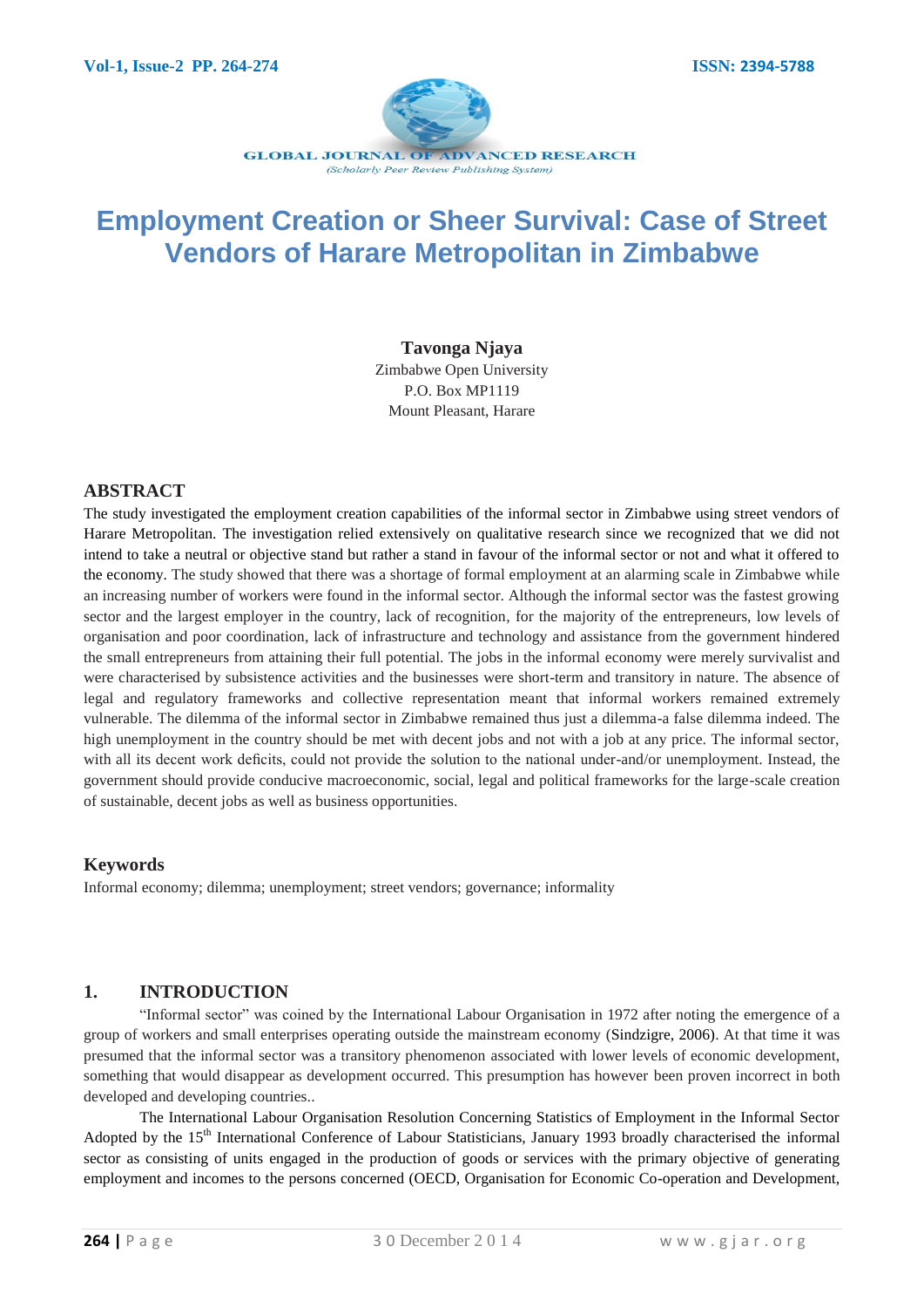

2002). These units typically operate at a low level of organisation, with little or no division between labour and capital as factors of production and on a small scale. Typically, the informal sector is a controversial subject because there are different viewpoints from which one can observe it. Hussmanns (1997) provided four viewpoints of the informal sector. First, it can be viewed in a positive way as a provider of employment and incomes to millions of people who would otherwise lack the means of survival. Second, it can be viewed more negatively as a whole segment of society which escapes regulation and protection. Third, it can be romanticized as a breeding ground of entrepreneurship which could flourish if only it were not encumbered with a system of unnecessary regulation and bureaucracy. Fourth, it can be condemned as a vast area of backwardness, poverty, unsanitary conditions for hazardous work, illegality and open use of child labour.

While there have been controversies on precisely the types of activities and the categories of workers the informal sector covers, there does at least seem to be some common understanding about the main characteristics of the informal sector. The characteristics of the informal economy include a range of economic activities in urban areas which are largely owned and operated by single individuals with little capital and labour; a range of economic units which produce and distribute goods and services with a view to generating income and employment; labour intensive technologies; easy entry; high levels of competition; production of low quality goods and services; limited capacity for accumulation and restricted access to assets, credit and other services; undeclared and unprotected labour and unstable relationships of production. Despite the great deal of research conducted on the informal economy its meaning and scope still remain a matter of controversy, as its magnitude, nature and composition vary between regions and countries (OECD, 2002). Informal economy has been used to analyse a wide spectrum of activities that escape taxation, measurement and regulation. Such diverse activities include street vending, hawking, undeclared domestic work, barter, stealing public property, corruption, tax evasion, the Mafia and organised crime. However, the concept of the informal sector needs to be distinguished from the concept of the hidden or underground economy. In reality, however, there will always be some overlap between the informal sector and the hidden or underground economy, and it is in respect of this overlap (that is, deliberately concealed informal sector activities) that problems of non-response and under-reporting are most likely to occur in informal sector surveys (OECD, 2002). It should also be noted that substantial segments of the hidden or underground economy originate from enterprises belonging to the formal sector. Such examples include the production of goods and services "off-the-books", undeclared financial transactions or property income, overstatement of tax-deductible expenses, employment of clandestine workers and unreported wages and overtime work of declared employees. The informal sector also constitutes a huge "labour reserve" on which the formal sector can draw in times of expansion, or to which labour can be returned in times of contraction (OECD, 2002).

In Zimbabwe the informal sector co-existed with the formal economy since time immemorial though at a very small scale up to the early 1990s. The informal sector comprised unregistered and unregulated entrepreneurs who chose to avoid registration and taxation. The growth of the informal sector from thereon can be traced to the economic structural adjustment programme, 1990-95 and other economic policies (for example price controls), business regulatory policies (for example, Indigenisation and Economic Empowerment Act) and the fast track land reform programme, 2000. These policies and events pushed thousands of workers into the informal economy. For example, under the economic structural adjustment programme many workers were made redundant from both the public and private sectors as the economy was liberalised. The fast track land reform programme destabilised the agricultural sector and destroyed some of the industries that depended on it for raw materials and inputs. The decline in commodity prices particularly those of minerals led to the closure of many mining companies and downstream industries that depended on them.

In its economic plan, Zimbabwe Agenda for Social and Sustainable Economic Transformation, 2013-2018, the government expected the informal sector to create employment and spur economic growth and development. Does the informal sector have the capacity for such a task? In this study, I considered the dilemma of the informal sector in Zimbabwe. The dilemma was "whether to promote the informal sector as a provider of employment and income; or to seek to extend regulation and social protection to it and thereby reduce its capacity to provide jobs and incomes for an ever expanding workforce".

# **1.1 Research objectives**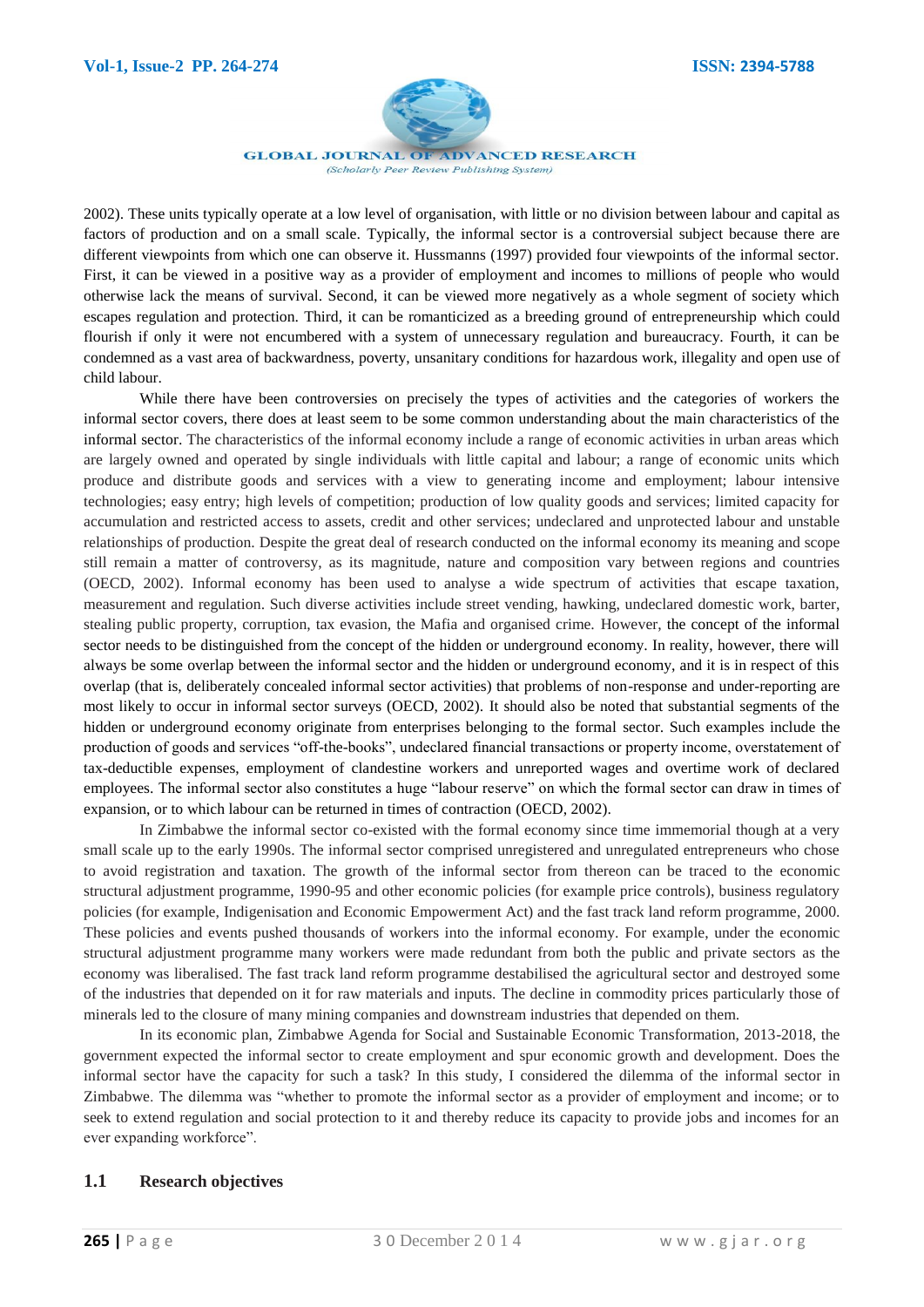

- To characterise the informal sector in Zimbabwe.
- To identify the factors that promote the informal sector in Zimbabwe.
- To identify the challenges of formalising the informal sector.
- To evaluate the potential of the informal sector to create sustainable employment in Zimbabwe.

## **1.2 Research questions**

- How can the informal sector be characterised?
- What factors promote the informal sector in Zimbabwe?
- What are the challenges of formalising the informal sector?
- Can the informal sector provide sustainable employment in Zimbabwe?

# **2. RESEARCH METHODOLOGY**

Broadly speaking, any research can be either qualitative or quantitative or both. By qualitative we meant to say that the researcher aimed to gather an in-depth understanding of human behaviour and the reasons that governed such behaviour (Bryman, 2001). Our investigation of the informal sector employment creation capabilities relied extensively on qualitative research since we recognized that we did not intend to take a neutral or objective stand but rather a stand in favour of the informal sector or not and what it offered to the economy. Accordingly, data were collected through observations, interviews of street vendors and reviews of documents.

# **3. DISCUSSION OF RESEARCH FINDINGS**

The research findings were discussed under the following sub-headings: characteristics of the informal sector; categories of street employees; motives for participating in street vending; problems of formalising the informal sector and evaluation of informal sector employment creation capabilities in Zimbabwe.

#### **3.1 Characteristics of informal workers and entrepreneurs**

While there have been controversies on precisely what types of activities and what categories of workers the informal sector covered, there does at least seem to be some common understanding about the main characteristics of the informal sector. The informal sector manifests itself in different ways in different countries, different regions within the same country and even different parts of the same city (OECD, 2002). It encompasses different kinds of activities, different types of enterprises and different motives for participation. In the case of Harare, the informal sector was generally characterized by resourcefulness and imagination. The informal sector activities ranged from street vending, shoeshining, food processing, car washing and other petty activities that required little or no capital and skills and with marginal output to those that involved a certain amount of investment in skills and capital and with higher productivity, such as farming, manufacturing, construction, tailoring, metal-work, car repair and mechanised and non-mechanised transport as well as service providers. Small-scale production enterprises were found at Magaba in Mbare, Gazaland in Highfield and Furniture Complex in Glen View. Petty trading and small scale distribution activities related to the sale of clothes, food and provisions and were carried out along roadsides, pavements and open spaces near shopping centres.

It should be noted in this connection that the vast majority of the informal sector activities provided goods and services whose production and distribution were perfectly legal. This was to be contrasted with hidden or underground economy which was characterised by illegal production or production which became illegal when carried out by unauthorised producers for example, unlicensed practice of medicine by some street vendors. Some of the underground economic activities included extortion, smuggling, drug trafficking, prostitution, cross-border shopping, stealing of State property and foreign exchange. Given that Zimbabwe is currently using a multicurrency system, buying and selling of foreign exchange presented arbitrage opportunities especially at Copacabana and Eastgate in the central business district. The major buyers of foreign exchange were cross-border traders who specialised in South African products. An interesting observation was that dealership in foreign exchange was predominantly a women's business.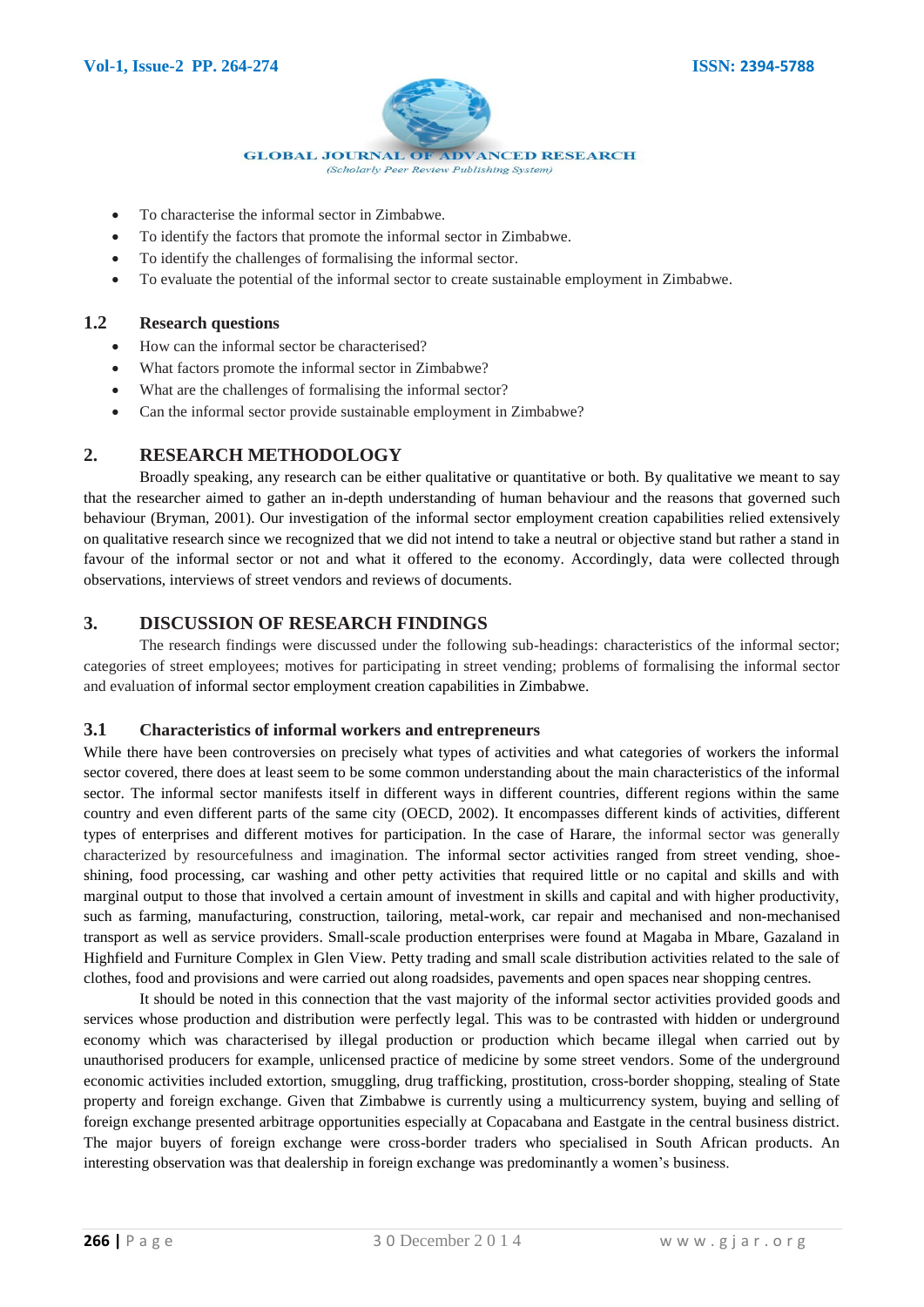

**GLOBAL JOURNAL OF ADVANCED RESEARCH** 

(Scholarly Peer Review Publishing System)

Another observation was that informal sector activities were not necessarily performed with the deliberate intention of evading the payment of taxes or social security contributions or infringing labour legislation or other regulations. Certainly, some of the informal sector entrepreneurs preferred to remain unregistered or unlicensed in order to avoid compliance with regulations and thereby reduce production costs. However, there was need to make a distinction between those whose business revenue was high enough to afford the costs of regulations and those who were illegal because they could not afford to comply with existing regulations as their income was too low and irregular, because certain laws and regulations were quite irrelevant to their needs and conditions, or because the State was virtually nonexistent in their lives and lacked the means to enforce the regulations which it had enacted. In some countries, at least, a sizeable proportion of informal sector enterprises were actually registered in some way and/or pay taxes, even though they could not be in a position to comply with the full range of legal and administrative requirements (OECD, 2002).

In spite of its segmented, precarious and semi-legal existence, the informal sector could not exist in total separation from the formal sector. The informal sector, in its varied form provided important backward and forward linkages to the formal sector. However, the nature of the formal-informal sector relations was varied. Generally the informal sector largely served markets which the formal sector was too inflexible or too high cost to reach and its existence depended much on its ability to deliver goods and services at lower prices or smaller quantities than those of the formal sector or to provide goods and services which would otherwise not be available at all. In the majority of cases, formal sector workers were informal sector customers. However the closure of companies had adverse effects on informal sector entrepreneurs who relied on formal sector employees who bought their goods and services. Meanwhile, other activities, consisting of jobs performed on an individual basis, were likely to be less directly linked to the formal sector, although even seemingly independent street vendors were sometimes found to be part of well-organised commercial networks controlled by large-scale formal enterprises. For example, the major bakeries in Harare had expanded their distribution network of bread to include tuck-shop owners and individual street vendors besides established shops. In addition, Njaya (2014a) observed that some street vendors established mutual informal associations with shop owners where they sold merchandise for the latter for a commission. Such practice was rampant for established shops that sold mobile phones, computers and their accessories. These subtle relationships indicated a trend towards bridging the divide between formal and informal economies.

In fact, some informal sector enterprises were highly dependent on modern enterprises for inputs and/or finished goods for sale. Most street vendors obtained their merchandise from established shops or firms. In some cases, other informal sector enterprises acted as subcontractors to the formal sector though their weak economic power sometimes made them more vulnerable to exploitation. Being deprived, to a large extent, of the right to appeal to the courts for contracts to be enforced such informal sector entrepreneurs would prefer to legalise their operations whenever possible and thereby obtain legal protection from the authorities.

# **3.2 Categories of street workers**

The researcher observed varied employment context of street traders that included:

- independent and self-employed entrepreneurs with (1-5) paid employees
- independent and self-employed entrepreneurs without paid employees but often used unpaid family labour
- street vendors who worked as contributing family members
- vendors who worked as employees of formal or informal enterprises
- vendors who sold goods on commission for formal or informal enterprises
- part-time vendors who held down formal jobs. For such street entrepreneurs, informal activities were undertaken as secondary activities in order to supplement their formal employment incomes.
- seasonal vendors of speciality goods
- permanent vendors who regarded vending as their primary occupation
- opportunist vendors who only vended when an opportunity presented itself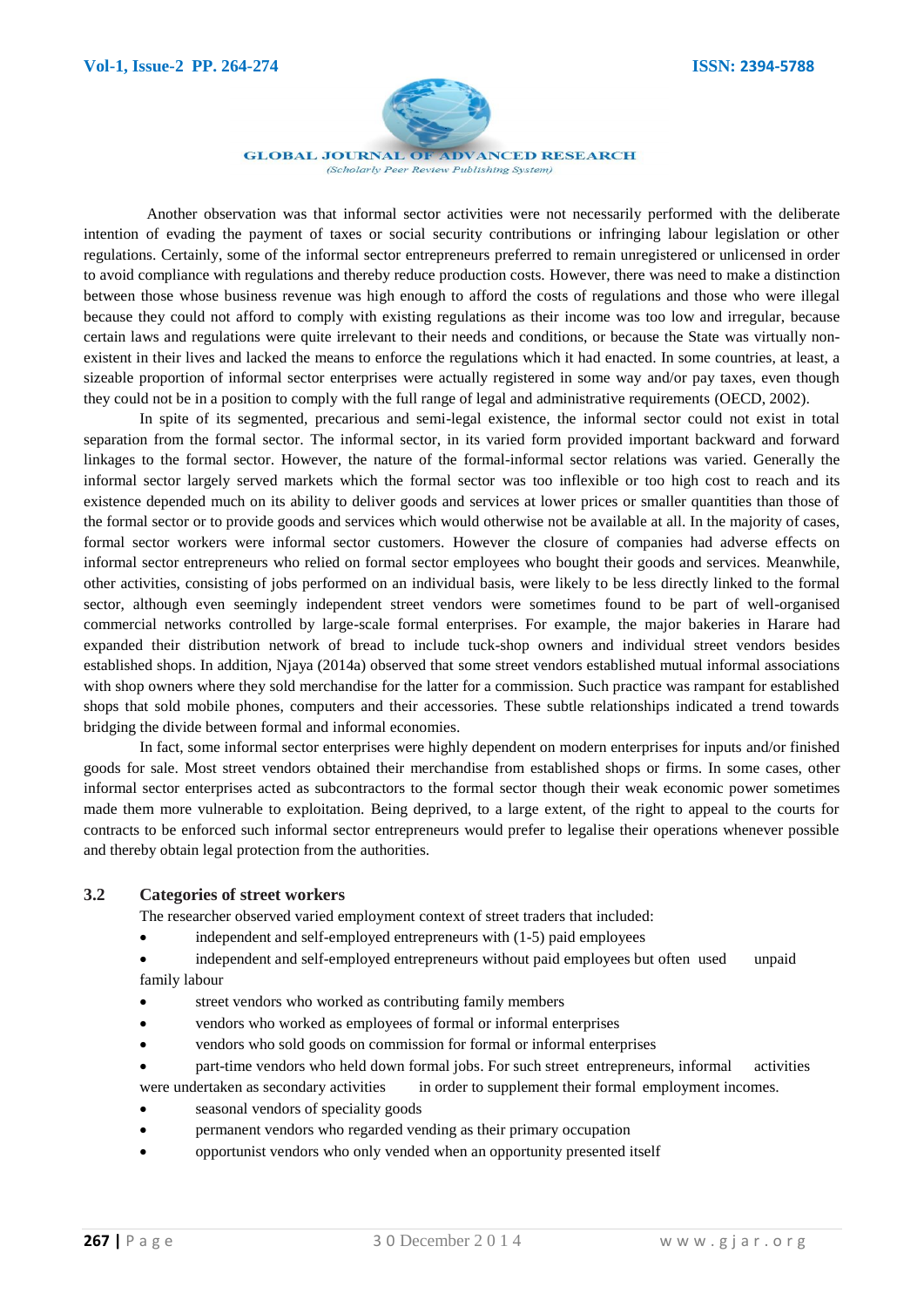

## **3.3 Motives for participating in street vending in Harare**

The driving forces behind street vending were diverse. The motives for participation in the informal sector in general and street vending in particular ranged from pure survival strategies undertaken by individuals in lack of jobs or other forms of income maintenance, to the desire for independence and flexible work arrangements and in some cases, the prospect of quite profitable income-earning opportunities. For a majority of the vendors, street enterprise was their only refuge occupation that could meet their subsistence needs because of its low entry barriers. The following were cited by street traders as their main motives for participating in street trade in Harare:

- quick and easy avenue to earn subsistence income. A majority of the vendors of fruits and vegetables, phone recharge cards and basic commodities such as bread and cooking oil fell into this category.
- social system for the under-privileged urban dwellers
- failure to find jobs in the formal economy. A significant number of street vendors regarded street enterprise as temporary employment while seeking proper formal employment.
- response to known demand from customers who preferred open-air environment of shopping
- low barriers to entry which made street vending a refuge occupation
- easy accessibility and low initial capital requirements
- more flexible and/or attractive employment option than wage work. Further probing on this group actually revealed that some vendors left wage work because of very low wages.
- no overhead costs of rentals, rates and sometimes licensing fees. For this category, though in the minority, the participants viewed street vending as a way to avoid the costs of operating a formal storefront business.
- flexibility of working hours allowed women (especially housewives) to fulfill their household care chores
- redundancies or retrenchments caused mainly by economic crisis
- pensions were too low to cover the cost of living

# **3.4 Problems of formalising the informal sector**

Most informal activities were not recognised and as a result escaped regulation and measurement. However, as a first step towards recognition of the informal sector, the government (through local authorities), introduced a daily license fee of US\$1 on vendors from September 1, 2014. But was the tax a viable revenue stream to the government? Given that street vending is meant to meet subsistence needs of urban households, a one-dollar per day tax primarily affected low income families. Such a tax was regressive because the broad formal sector had drastically declined over the past two decades due to a combination of factors: competition from cheap imports, capital flight, absence of fresh foreign direct investment and unfavourable business environment caused by power outages, and high staff costs. Some informal traders could not afford to pay daily vending fee because they sold small items such as mobile phone recharge cards and sweets. Meanwhile, informal sector enterprises such as transport and hair salon operators, small scale miners, bottle stores, restaurants and cottage industry operators were expected to pay presumptive tax. Presumptive tax was easier to collect in the informal sector because it was computed using average income rather than business records (which were non-existent for most informal sector enterprises). From the fieldwork, only a mere two percent were registered with the Zimbabwe Revenue Authority for the payment of presumptive tax which meant that 98 percent of the informal sector enterprises did not pay tax to the government. This was because the presumptive tax was deemed to be on the high side for a majority of the informal sector enterprises. For example, the presumptive tax per quarter for hair saloons was US\$1500; driving schools, US\$500-600 and transport operators, US\$1000-2500 depending on the class of the vehicles. Overall therefore, the government's objective to balance the budget would not be achieved through targeting a relatively minor sector such as street vending. If anything, the taxation would bring resentment and possibly resistance in the medium to long term. Some vendors indicated that they would rather take the risk of not paying the tax and continue to sell their wares illegally because they could not afford the taxation. For most street vendors, the State "did not exist" as they did not have access to sanitation facilities and public utilities such as electricity, water and waste management. But would the City of Harare cope with increased number of street vendors and informal entrepreneurs and be able maintain the City's vista?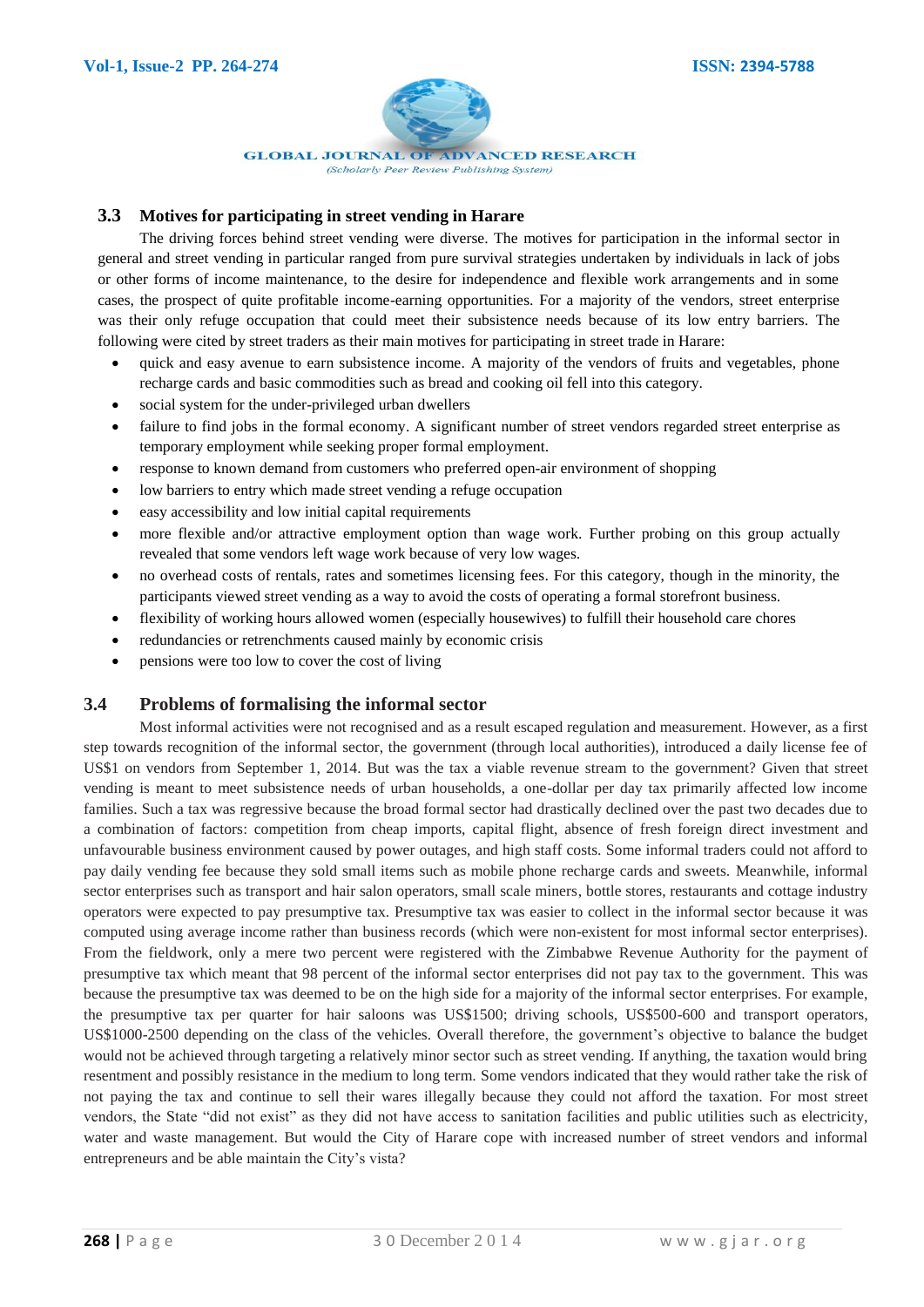

Another challenge was that of quantifying street entrepreneurs in particular and all informal sector participants in general. The registration of informal sector traders with local authorities was not mandatory. There were no definitive statistics on the informal sector although it produced and/or marketed everything from toiletries, medical drugs including indigenous herbs, motor vehicle spares, stereos and TV sets, cell phones and cell phone accessories, computers and computer accessories, clothes, fruits and basic commodities such as mealie meal, sugar, salt and cooking oil. Generally, informal sector entrepreneurs in general and street vendors in particular were reluctant to register with local authorities because there were no incentives for doing so. For example, their trading sites were filthy while public utilities in the majority of cases were nonexistent. The City Council should compile a database of all street entrepreneurs before collecting taxes from them. The absence of a database of street traders could present opportunities for rent-seeking by unscrupulous Harare City Council revenue officials.

Informal workers and entrepreneurs were characterised by a high degree of vulnerability due to the absence of legal and regulatory framework. The absence of legal and regulatory frameworks reflected a lack of governance of the informal economy. This meant that informal workers were denied rights and protection at law or workers were unable to enforce their rights because of poor labour inspection and lack of access to justice. The legal restrictions and changing work patterns often made it difficult and sometimes impossible to organise workers in the informal economy. The jobs in the informal economy were characterised by poor-quality, sometimes unproductive and unremunerative. Informal sector workers and/or entrepreneurs had inadequate or no social protection. Workers in the informal sector lacked representation and voice. This was because they could not afford subscriptions to trade unions and the absence of a legal framework recognising their activities.

The policy environment for street traders is a function of both the legal context and the political environment (WIEGO, 2012). In terms of the legal context, Zimbabwe has constitutional provisions related to the individual rights to work and to private property and the collective rights to public space and economic association that also covered informal sector enterprises. However, aside from these constitutional provisions, Zimbabwe did not have a national policy a small and medium enterprises and legal framework although a majority of the population derived its livelihoods from the informal sector. The recognition and appreciation of the role of informal workers in general and street vendors in particular was particularly important for Zimbabwe where the formal jobs were diminishing at an alarming rate. The absence of good governance of the informal sector meant that workers were either denied rights and protection at law or were unable to enforce whatever rights they had because of poor labour inspection and administration and lack of access to justice. Granting rights at law though necessary was not sufficient though. Generally, workers must be able to realise, exercise, defend or enjoy their rights and to achieve this they required legal recognition or status. The government should provide good governance by introducing appropriate laws that recognise, promote and safeguard informal workers' rights. Good governance was not only important in the context of rights and law, it also had a role to play in economic development and employment creation. Unfortunately, for a number of reasons to do with structure and content, trade unions such as Zimbabwe Congress of Trade Unions (ZCTU) could not expect to convince informal sector workers to become regular dues-paying members. In fact only domestic workers were unionized under the Zimbabwe Domestic and Allied Workers Union (an affiliate of ZCTU). Instead informal traders fell under the Zimbabwe Chamber of Informal Economy Association (ZCIEA). There were more than 10 national associations affiliated to ZCIEA. Some of these included the Cross Boarder Association of Zimbabwe, the National Cooperatives on Housing, the Zimbabwe Injured Workers Association, Women in Construction and Building a Better Youth. In 2004, ZCTU entered into a Memorandum of Understanding with the ZCIEA setting out the terms of their bipartite relationship. ZCIEA could not be an affiliate of ZCTU because it dealt with both employees and employers in the informal sector while the ZCTU concentrated on employee issues only. Although ZCIEA was recognised internationally (through its partnership with ZCTU) and sometimes collaborated with the Ministry of Small and Medium Enterprises and Cooperative Development, the government did not recognise it.

At the local level, the study noted that City by-laws and regulations governed street commerce. These by-laws and regulations emanated from urban planning processes that invariably excluded street traders (Njaya, 2014b). As observed by Njaya (2014b) the major problem seemed to be the City's master plan (designed during the colonial period) which did not allocate space to vendors as town planners blindly replicated the western concept of marketing which ignored the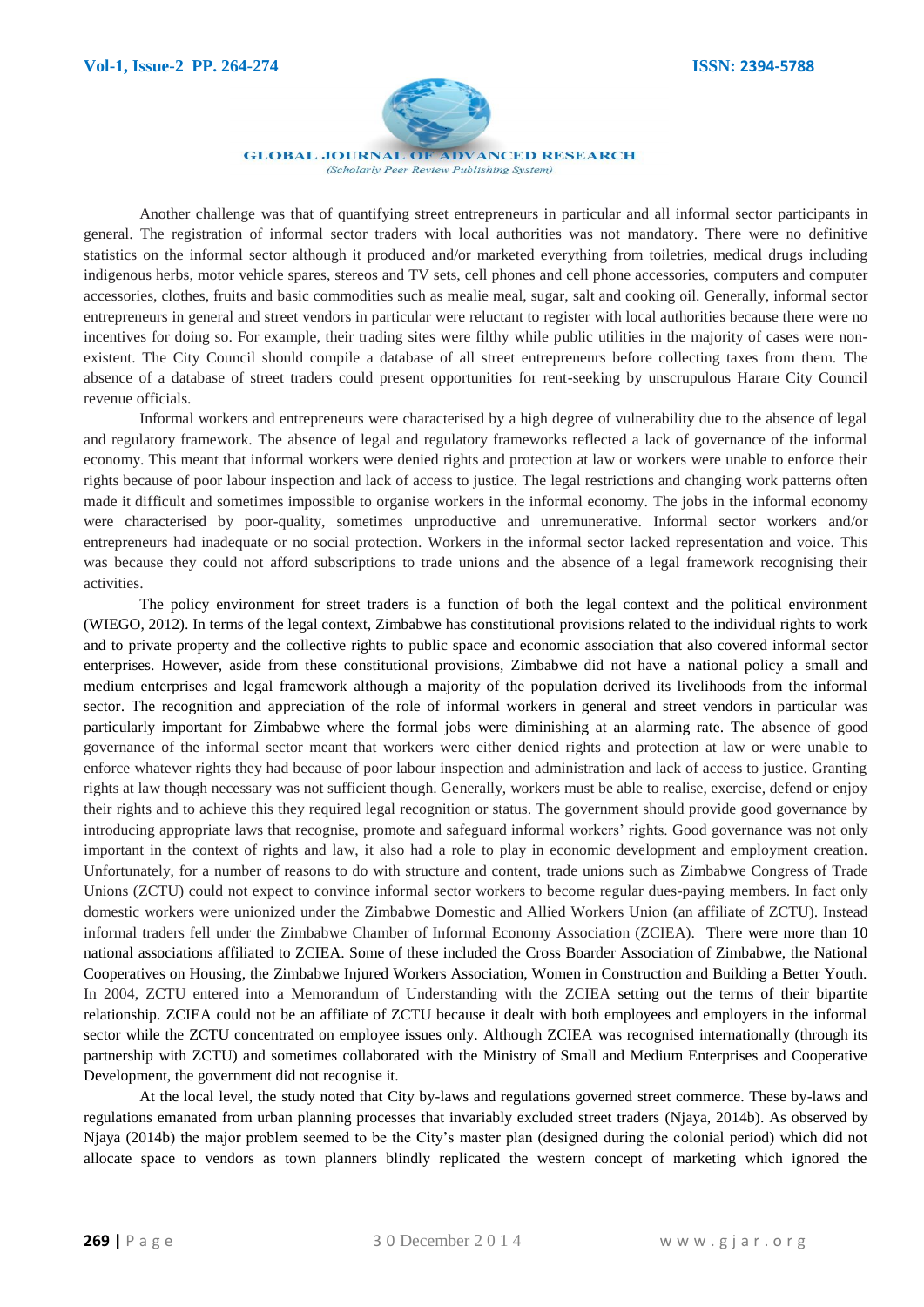

Zimbabwean traditions. The City by-laws should be adapted to the changing circumstances to accommodate street economic activities but at the same time retaining the ability to regulate the operations of street trade.

Another observation that prohibited the establishment of sectoral governance of street commerce was that street vendors lacked formal association(s) that could coordinate strategies across different groups to gain recognition by the state. Except for local associations which were characterised by rotating savings clubs, street vendors did not have a common forum where they could engage the Harare City Council and the government. A majority of the informal sector enterprises were characterised by low levels of organisation and poor coordination and assistance from the government which hindered the small entrepreneurs from attaining their full potential. Established shops, on the other hand, were more organised and had associations whose mandate was to work the political and regulatory system to their advantage (Njaya, 2014b). Furthermore, the established shops paid rent, property licenses, rates and fees which filled political coffers unlike street vendors who were free riders. In addition, established shops would always spin a narrative about how disruptive competition would force them to lay-off workers. This tended to overshadow the net gains in employment from street vending and net consumer surplus generated.

### **3.5 But how has the government responded to the expanding informal sector?**

The government has over time addressed the informal sector in different ways, the last shift taking place in 1983 through the creation of the Small Enterprises Development Corporation (SEDCO), renamed Small and Medium Enterprises Development Corporation on 7 February 2014. Small and Medium Enterprises Development Corporation (SMEDCO) is a development finance institution that promotes micro, small and medium enterprises. However, SMEDCO's operations were severely hampered by underfunding. A fully-fledged ministry, the Ministry of Small and Medium Enterprises and Cooperative Development was formed in order to promote SMEs in the country. The ministry had over time constructed basic infrastructure for SMEs and assisted them to form business clusters. Over time a number of non-governmental organisations assisted informal sector enterprises with concessional financing as well as training in business management. Unfortunately the funding had been inadequate also.

#### **3.6 An evaluation of employment creation capabilities of the informal sector**

In its economic blue-print, Zimbabwe Agenda for Sustainable Socio-Economic Transformation, 2013-2018, the government identified small and medium enterprises and cooperatives as drivers of sustainable economic empowerment, economic growth and employment creation. In fact, the government saw the informal economy as an option to formal sector business. This was based on the assumption that it was natural that people joined the informal economy in order to survive. From the aspects of poverty, social policy and the labour market, the informal sector was indeed important because it provided a considerable source of income and employment in a country where formal employment opportunities were limited. But were workers there just merely to survive? Interviews with street vendors showed that although informal enterprises provided them with subsistence income, they needed their basic rights, they needed protection through legislation and most importantly they needed social security. So, the issue was not that informal workers had at least a job. The issue was that workers needed jobs with all the dignity and rights that went with them. During the fieldwork three pertinent observations were made. First, most of the informal sector enterprises were one-man entities that employed 1-5 unskilled and low wage workers. Second, the transitory nature of the businesses set up was another clear indication that informal sector entrepreneurs were sheer survivalists. Informal sector businesses such as food outlets, hair-salons, unregistered taxis and clothes (both new and old) retailing were meant to sustain household livelihoods. Such enterprises, in the majority of cases lasted for a few months and were shut down as the owner ventured into another "money spinning scheme". It would appear a significant number of informal sector entrepreneurs were wheeler-dealers as opposed to entrepreneurs who had a long-term vision of the business. Third, because of low entry barriers, informal sector was a refuge occupation since it was not created by design. Meanwhile, FinScorp Micro, Small and Medium Enterprise Survey, 2012 found that 2.8 million small businesses created 5.7 million jobs while 800 000 medium-sized firms employed 2.9 million jobs. But how many of these jobs were long-term and could lead to further employment creation? How many of those in the informal sector would, given the chance return to or join formal employment? The answer was not surprising. A majority of those interviewed indicated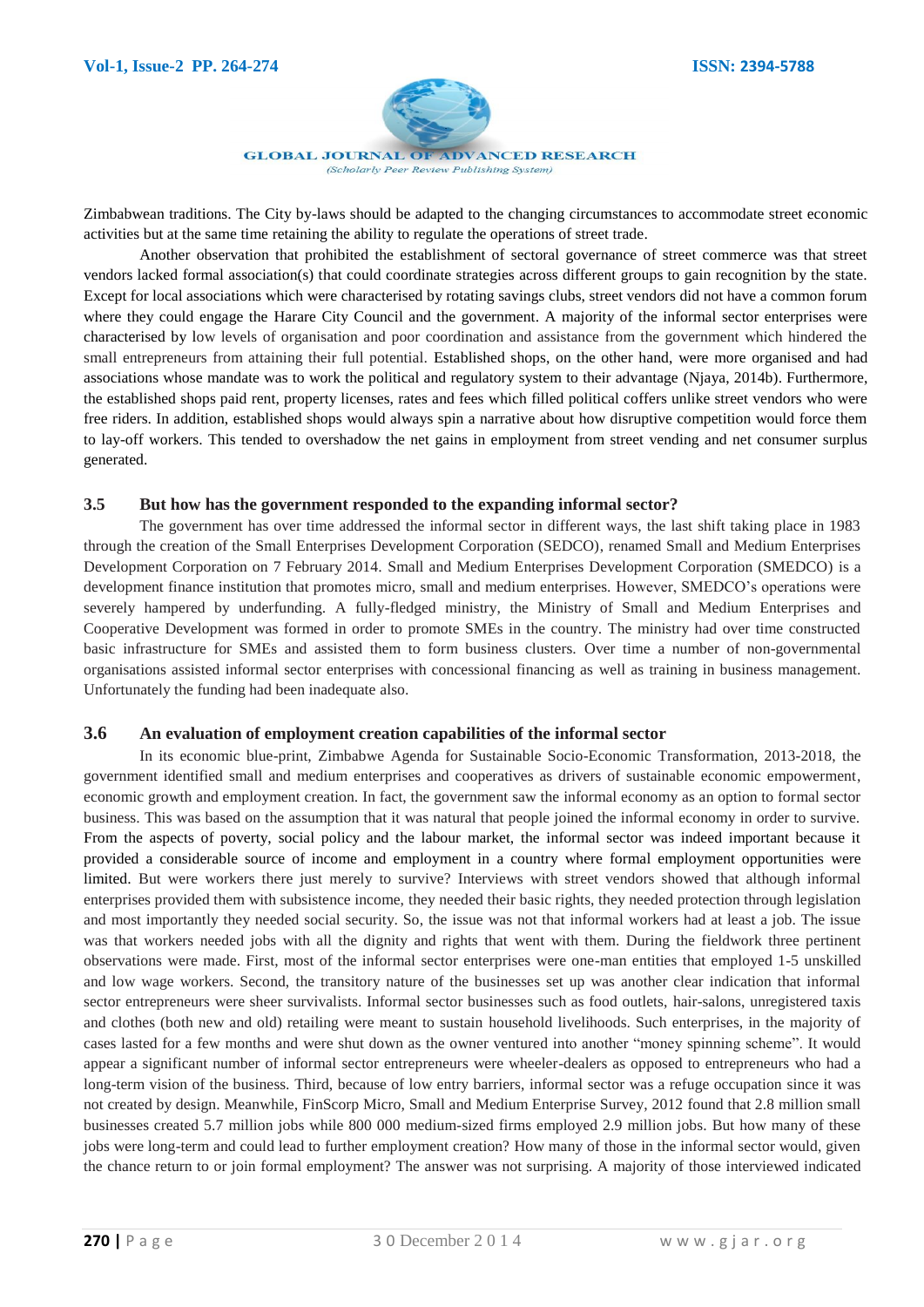

that they would return to formal employment because incomes in the informal sector were uncertain, highly irregular and insecure. For example, less than 34.6 percent earned more than US\$250 per month while more than 86.7 percent of the workers did not receive a regular and full-time wage. Generally, I observed that informal sector employment was characterised by decent work deficits which included absence of contracts, absence of rights at work, unproductive and unremunerative jobs, lack of representation and voice and no or little access to social security and workers had to endure unsafe and precarious work and sometimes had to contend with irregular and insecure incomes. A majority of the workers were not recognised or protected under the legal and regulatory frameworks. The absence of legal and regulatory frameworks resulted in increased vulnerability of informal sector employees and sometimes the entrepreneurs themselves.

Unknown to the government was that Zimbabwe's worsening unemployment situation was due to low economic growth rates, lack of new capital and fresh foreign direct investment. The government estimated the unemployment rate at 11 percent by taking into account the burgeoning informal sector. That is, of all those employed, over 90 percent were in the informal sector. This was after the formal business enterprises had become severely curtailed. Unlike other countries where SMEs operated side-by-side with large corporations, Zimbabwe experienced unprecedented growth of informal sector enterprises after the collapse of the formal economy. This demonstrated that the informal sector was a direct response to the high unemployment in the country. Zimbabwe was the least recipient of foreign direct investment (FDI) in southern Africa. On a cumulative basis during the period 1980-2013, Zimbabwe received US\$1.7 billion in FDI flows compared with US\$7.7 billion and US\$15.8 billion for Zambia and Mozambique respectively. Zimbabwe's poor performance in FDI inflows was attributed to a combination of factors including poor and often inconsistent economic policies, seizure of white-owned farms under the Fast Track Land Reform and Resettlement Programme, 2000-2002 and indigenisation and empowerment policy which aimed to localize control of all major companies especially mines. More specifically, the Indigenisation and Economic Empowerment Act compelled foreign-owned companies with assets of more than US\$500 000 to cede 51 percent controlling stake to indigenous black Zimbabweans or the National Economic Empowerment Board. Unlike the informal sector enterprises, FDI and modern businesses have pervasive and far reaching downstream local employment creation effects. In this regard, the government needed to unequivocally reassure the remaining foreign-owned companies and all investors in general that their business enterprises were secure in Zimbabwe. In other words, the Indigenisation and Economic Empowerment Act needed to be clarified and where necessary repealed.

There is no denying that the informal sector contributed a significant proportion to gross domestic product (though most of that contribution was not quantified). Worldwide, the informal sector activities generated US\$10 trillion in 2013. In Zimbabwe, the FinScorp Micro, Small and Medium Enterprises Survey, 2012 found that there were 3.5 million micro, small and medium enterprises with an estimated turnover of US\$7.4 billion and employed 5.7 million (owners and employees). The study found that although as many as 2.9 million were engaged in micro, small and medium enterprises employment, only 29 percent provided employment while 71 percent were wholly operated by their owners. There could have been an over- or -underestimation of the informal sector's contribution since most of the work in the sector was unrecorded and most of the income circulated outside the formal financial system. For example, during the fieldwork, only 2.1 percent of the informal sector enterprises indicated that they used banking facilities. Informal sector's reticence to banking services was due to high bank charges, general lack of confidence in the banking sector and fear of a return to the Zimbabwe dollar as legal tender. Also another reason cited for not using banks was that most informal sector enterprises dealt in small amounts of cash which were invariably immediately used to restock or meet other household needs. Furthermore, the fear of taxation was another reason why informal sector entrepreneurs shunned banking services. For example, in order to open a bank account, the enterprise was required to submit to the bank an Income Tax Clearance Certificate which unfortunately was only available to entities that were registered with the Zimbabwe Revenue Authority. Probably there was need for the government to restore confidence and stability in the financial sector in order for the informal sector to participate in the banking system.

As observed above, the majority of the jobs in the informal sector were survivalist, subsistence activities and not decent employment. Probably, this could be the explanation for why the unprecedented collapse in living standards (from 2000) had not been accompanied by social explosion in Zimbabwe since people managed to survive by engaging in a multitude of "informal" undeclared activities such as street trading, cross-border trading, subsistence agriculture among other livelihood sustaining activities. The informal economy provided the unemployed with the only possibility of escape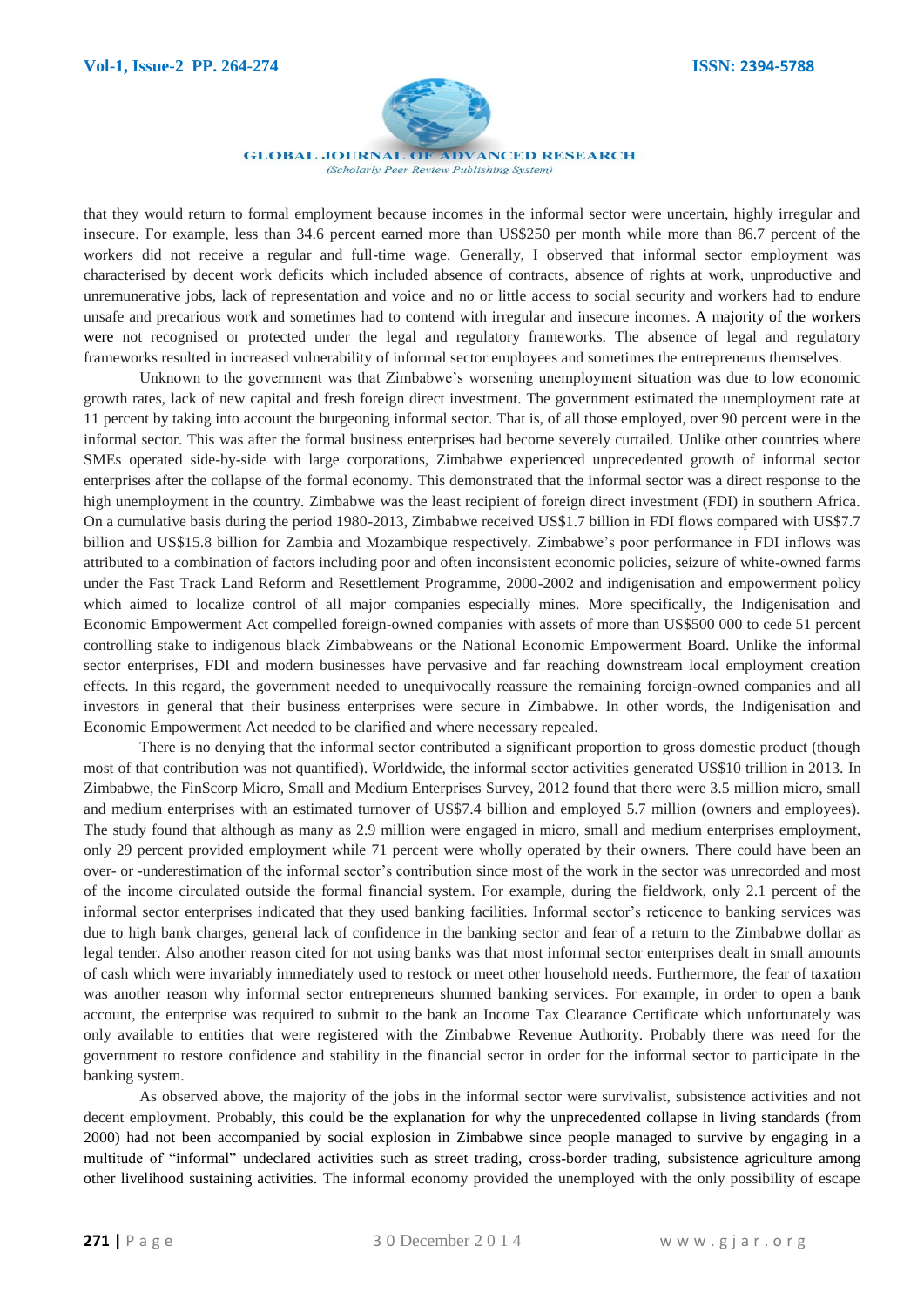

**GLOBAL JOURNAL OF ADVANCED RESEARCH** 

(Scholarly Peer Review Publishing System)

from grinding poverty and was frequently a source of hope for those who worked in it. Informal sector activities were undertaken with the primary objective of self-generation of employment and incomes, rather than maximisation of profit or of return on investments. Business growth was not a priority. Informal entrepreneurs operated on a very small scale and in the most of cases with low level of organisation. Most of them had very low levels of capital, productivity and income. A majority of the informal enterprises tended to have little or no access to organised markets, credit institutions, modern technology, formal education and training facilities and public services and amenities. Most of the informal sector activities were carried out without fixed location or in places that were not visible to the authorities, such as small shops, workshops, stalls or home-based activities. The existence of informal sector activities on the fringes of the law sometimes led the Harare City Council to confuse them with illegal activities and therefore to subject them to harassment and repression. Even where informal sector entrepreneurs were registered and respected certain aspects of the law, they were almost invariably beyond the pale of social protection, labour legislation and protective measures at the workplace.

Generally, informal sector activities were mostly operated by single individuals working on own account as selfemployed business operators, either alone or with the help of unpaid family members, although some were microentrepreneurs engaging a few paid workers. Labour relations were based mostly on casual employment, kinship, personal or social relations rather than contracts with formal guarantees. This created conditions for unchecked labour exploitation and the development of human trafficking as well as negative associations (for example, prostitution, drug peddling and extortion). The fieldwork showed that there were considerable inequalities in the informal sector. Most people engaged in it, but not all were poor; some were quite impoverished while very few earned incomes that were higher than the minimum wage in the formal sector. In spite of their heterogeneity, all informal sector employees had one thing in common: they were vulnerable. The vulnerability of informal sector employees and entrepreneurs was due to the fact that they relied on selfsupporting and informal institutional arrangements for credit, training and social security which operated separately and independently from the institutions of the formal economy. For example, shocks such as harsh weather which could prevent open space vending or prolonged illness of the entrepreneur could permanently cripple the business.

Meanwhile, a few small growing enterprises in the informal sector faced a plethora of challenges that hindered them from reaching their potential. Common problems noted during the study included lack of recognition (for the majority of the entrepreneurs), low levels of organisation and poor coordination and assistance including funding from the government, limited access to information on market opportunities and/or lack of access to markets, limited or lack of access to credit facilities, non-availability of adequate training in business management, lack of appropriate infrastructure (for example storage and vending facilities) and technology as well as absence of a conducive operating environment. Most informal sector entrepreneurs lacked necessary fixed assets that could be used as collateral. The shortage of collateral created a binding credit constraint on borrowing by the informal sector enterprises which hampered their growth and employment creation capabilities.

# **4. CONCLUSION AND RECOMMENDATIONS**

A greater number of workers than ever before were working outside the formal economy and they were engaged in an increasingly diverse range of activities and situations. The majority of these workers were engaged in vending. Although the informal sector was the fastest growing sector and the largest employer in the country, lack of recognition (for the majority of the entrepreneurs), low levels of organisation and poor coordination and assistance including funding from the government hindered the small entrepreneurs from attaining their full potential. In addition, informal sector enterprises faced numerous challenges including, lack of funding from banks, overcrowding, lack of or absence of public utilities (such as electricity and water), no or fewer toilets and generally unfavourable operating environment which was characterised by high electricity bills, exorbitant bank charges and interest rates, expensive raw materials and competition from foreign businesses for example, cheap Chinese products. The majority of the jobs in the informal economy was merely survivalist and characterised by subsistence activities. Informal sector enterprises were a one-man entity that often employed very few people, businesses were transitory in nature and for a majority of people informal sector employment was only a refuge occupation because of low barriers to entry. The absence of legal and regulatory frameworks and collective representation meant that informal workers remained extremely vulnerable. The dilemma of the informal sector in Zimbabwe remained thus just a dilemma-a false dilemma indeed. The high unemployment in the country should be met with decent jobs and not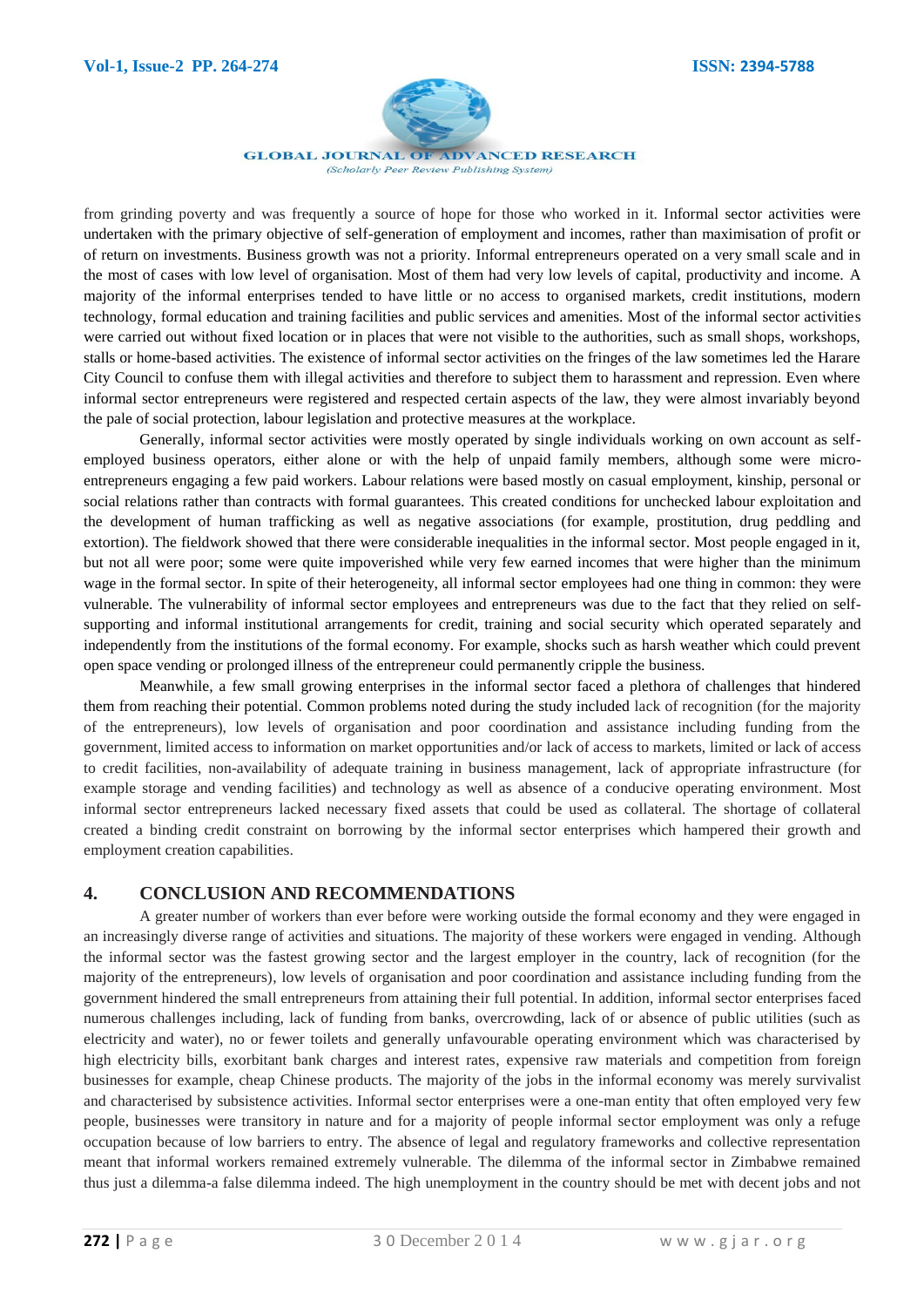

with a job at any price. The informal sector, with all its decent work deficits, could not provide the solution to the national under-and unemployment. Instead, the government should provide conducive macroeconomic, social, legal and political frameworks for the large-scale creation of sustainable, decent jobs as well as business opportunities.

The following recommendations emanated from the study:

- The government should recognise informal sector chamber, Zimbabwe Chamber of Informal Economy Association. The Zimbabwe Chamber of Informal Economy Association would become a forum for interaction with the various local authorities and Government.
- Government should compile a database of all informal sector employees.
- The problems of decent work deficits need to be addressed in order to win the informal sector workers over to trade unionism. In this regard, ZCTU should work with the Zimbabwe Chamber of Informal Economy Association to improve occupational health and safety in the informal sector.
- Government and non-governmental organisations including ZCTU should train informal sector entrepreneurs in latest business management skills in order to cope with or adapt to the economic crisis.
- Good governance of the informal economy. The government should establish a small and medium enterprise policy and legal framework.
- The government should deal with the root cause of the problem of unemployment and prevent the development of informality. That is, the importance of responsible macroeconomic planning and investment at national level should not be ignored. The government should create a conducive business environment that respects property rights. The regulatory framework for business development must be reasonable and not hinder the development and growth of both formal and informal enterprises of any size.

# **5. REFERENCES**

- [1] Bryman, A. E. 2001. Social Research Methods. Oxford: Oxford University Press.
- [2] Hussmanns, R. 1997. Informal Sector: Background and statistical definition. Paper presented during a seminar on the informal sector, Bamako, 10-14 March 1997.
- [3] Njaya, T. 2014a. Coping with informality and illegality: The case of street entrepreneurs of Harare Metropolitan, Zimbabwe, *Asian Journal of Economic Modelling*, Vol.2,No.2, pp93-102 [http://www.aessweb.com/pdf-files/ajem-2014-2\(2\)-93-102.pdf](http://www.aessweb.com/pdf-files/ajem-2014-2(2)-93-102.pdf) (Accessed on 11 October 2014)
- [4] Njaya, T. 2014b. Challenges of negotiating sectoral governance of street vending sector in Harare Metropolitan, Zimbabwe, *Asian Journal of Economic Modelling*, Vol.2, No.2, pp69-84 [http://www.aessweb.com/pdf-files/ajem-2014-2\(2\)-69-84.pdf](http://www.aessweb.com/pdf-files/ajem-2014-2(2)-69-84.pdf) (Accessed on 11 October 2014)
- [5] Organisation for Economic Co-operation and Development. 2002.Measuring the Non-Observed Economy: A Handbook. Paris: OECD Publication Service
- **[6]** Sindzigre, A. 2006. The Relevance of the concepts of Formality and Informality: A Theoretical Appraisal in Guha Khasnobis, B., Kanbur, R. and Ostrom, E., (eds).